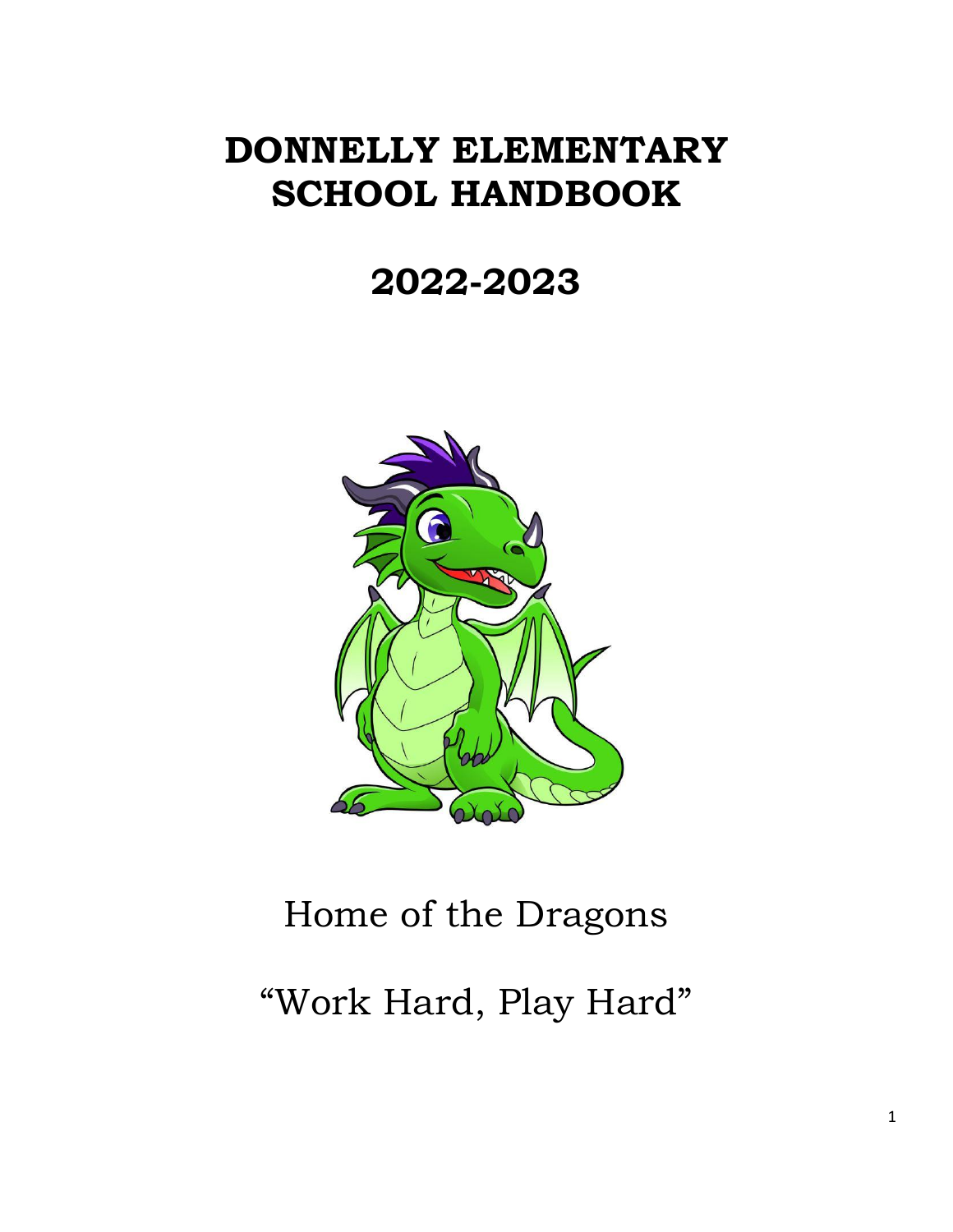#### **DAILY SCHEDULE**

Grades PK K – 5

7:40 A.M. CAFETERIA  $10:20$  A.M. 2:50 P.M. DISMISSAL

7:30 A.M. FRONT DOORS OPEN 7:30 – 7:45 A.M. STUDENTS IN A DESIGNATED LOCATION 8:00 A.M.<br>8:10 A.M. SCHOOL BEGINS TARDY BELL RECESS 11:30 A.M. LUNCH/RECESS 3:15 P.M. OFFICE CLOSES

> TELEPHONE: 208-325-4433 FAX: 208-325-5030

#### **DONNELLY ELEMENTARY SCHOOL STAFF**

Eric Pingrey epingrey@mdsd.org - Superintendent David Pickard [dpickard@mdsd.org](mailto:dpickard@mdsd.org) – Principal/Curriculum Director Wendy Davenport [wdavenport@mdsd.org](mailto:wdavenport@mdsd.org) – Secretary Misty Moscoffian [mmoscoffian@mdsd.org](mailto:mmoscoffian@mdsd.org) – Special Programs Secretary Phil Schoensee [pschoensee@mdsd.org](mailto:pschoensee@mdsd.org) – Special Programs Director

#### **GRADE LEVEL TEACHERS**

Angel Hudson [ahudson@mdsd.org](mailto:ahudson@mdsd.org) Beth Heflin [bheflin@mdsd.org](mailto:bheflin@mdsd.org)  Brakae Campbell [bcampbell@mdsd.org](mailto:bcampbell@mdsd.org)  Carmen Tatum ctatum@mdsd.org Deirdre Abrams dabrams@mdsd.org Mary Stegner [mstegner@mdsd.org](mailto:mstegner@mdsd.org) Melissa Maini [mainime@mdsd.org](mailto:mainime@mdsd.org) Sara Brodhecker sbrodhecker@mdsd.org Virginia Herbst [vherbst@mdsd.org](mailto:vherbst@mdsd.org) 

#### **CERTIFIED SUPPORT STAFF**

Carissa Hill chill@mdsd.org – Resource Room Teacher Jim Griffith jgriffith@mdsd.org– Reading Specialist/Title 1 Traci Stanley tstanley@mdsd.org – Music & PE

### **CLASSIFIED SUPPORT STAFF**

Jennifer Jacobsen jjacobsen@mdsd.org – Library Assistant/Reading Aide Jessica Haws jhaws@mdsd.org – Preschool Aide Lauryn Walz – [lwalz@mdsd.org](mailto:lwalz@mdsd.org) – Special Education Aide Lisa Andresen [landresen@mdsd.org](mailto:landresen@mdsd.org) – Reading Aide Lisa Howes [lhowes@mdsd.org](mailto:lhowes@mdsd.org) – Child Nutrition Supervisor Tyra Shira [tshira@mdsd.org](mailto:tshira@mdsd.org) – Kindergarten Aide

#### **DISTRICT SPECIAL PROGRAMS**

Alisha Fletcher [afletcher@mdsd.org](mailto:afletcher@mdsd.org) – School District Nurse Andrew Cochrane [acochrane@mdsd.org](mailto:acochrane@mdsd.org) - Gifted and Talented Program Annika Olson aolson@mdsd.org – Speech Pathologist Brenna Riggers [briggers@mdsd.org](mailto:briggers@mdsd.org) – School District Nurse Jolene Heinze [jheinze@mdsd.org](mailto:jheinze@mdsd.org) – Psychologist Leslie Doane [ldoane@mdsd.org](mailto:ldoane@mdsd.org) – Instructional Coach Lisa Pingrey [lpingrey@mdsd.org](mailto:lpingrey@mdsd.org) – Instructional Coach Sara Covault [scovault@mdsd.org](mailto:scovault@mdsd.org) - ELL/ESL Teacher Victoria Wash [vwash@mdsd.org](mailto:vwash@mdsd.org) – Special Education Aide / Intervention Aide Warren McCoy wmccoy@mdsd.org– Daytime Custodian Ted Otto [totto@mdsd.org](mailto:totto@mdsd.org) – Nighttime Custodian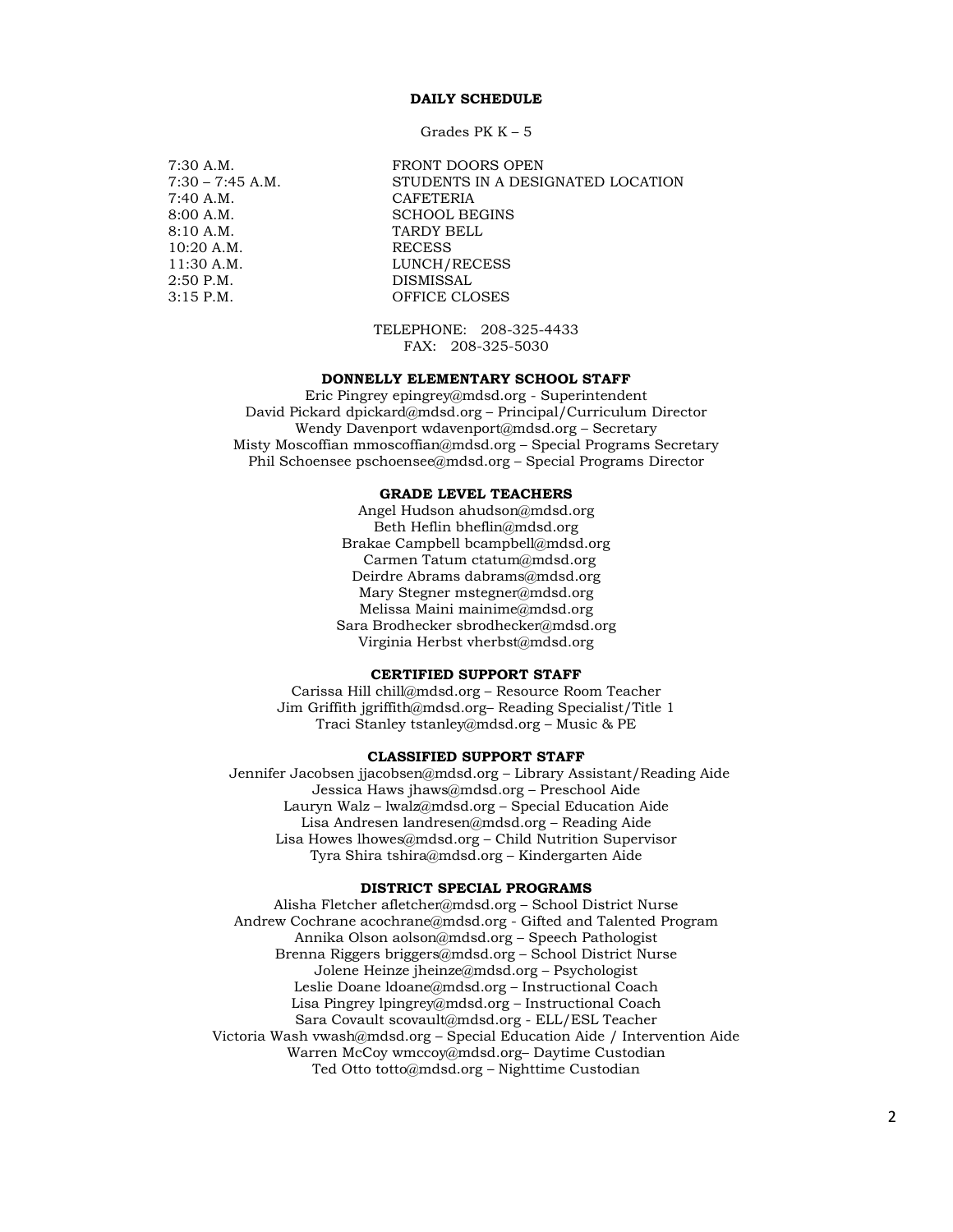## **MCCALL-DONNELLY SCHOOL DISTRICT MISSION, VISION, AND BELIEF STATEMENTS**

#### **Mission Statement:**

Developing Lifelong Learners *Today.*

#### **Vision Statement:**

Provide a safe environment which affords opportunities to:

- Explore, create, and achieve
- Be challenged
- Become independent
- Develop a sense of community, stewardship, and belonging

#### **Belief Statement:**

The McCall-Donnelly School District (MDSD) believes public education provides a learning environment that is challenging, authentic, and current.

#### **Expectations of Students**

Take Care of Yourself (We do our best.) Take Care of Others (We are kind and respectful.) Take Care of This Place (We keep our school clean and safe.)

Community meetings, morning announcements, and classroom discussions are utilized by our staff to teach and reteach school-wide expectations.

#### **Behavior Response to Intervention (RTI)**

The following resources may be used to support staff in addressing behavior issues:

- The Great Body Shop
- Practice, Activity, Choice, Enrichment (PACE)
- Zones of Regulation
- Gotcha Cards
- Counseling Department "Word of the Month"
- Second Step Curriculum
- Mindfulness Lessons Positive Action Lessons
- Restorative Practices

#### Behaviors are divided into three different categories:

| Minor                      | Major                                                                | Severe                         |
|----------------------------|----------------------------------------------------------------------|--------------------------------|
| Behaviors that impact the  | Repeat occurrences of minor                                          | Harmful, dangerous, or illegal |
| student's ability to learn | behaviors that impact the learning behaviors that are meant to scare |                                |
|                            | environment                                                          | or cause harm                  |

We will provide consequences for inappropriate behaviors with an emphasis on natural consequences. Examples might include a 'Think About It' that will ask students to reflect upon what they did, how others were impacted, and what they think needs to happen to make it right. Staff will continue to focus on opportunities to teach correct behaviors. For 'Major' and 'Severe' behaviors, consequences will adhere to board policies and are designed to avoid repeat behaviors. Students that have, or may receive, a behavior plan may have individualized reinforcements.

\*Teachers will determine individual classroom rules and guidelines.

The following are not allowed in school, except under special circumstances.

- Gum
- Wearing hats in the building (exceptions will be made for religious beliefs and practices)
- Personal items, including toys

Note: Communication devices are allowed in school, but they must be turned off and left in the child's backpack during school hours. All communication needs to be done through the office at (208) 325-4433.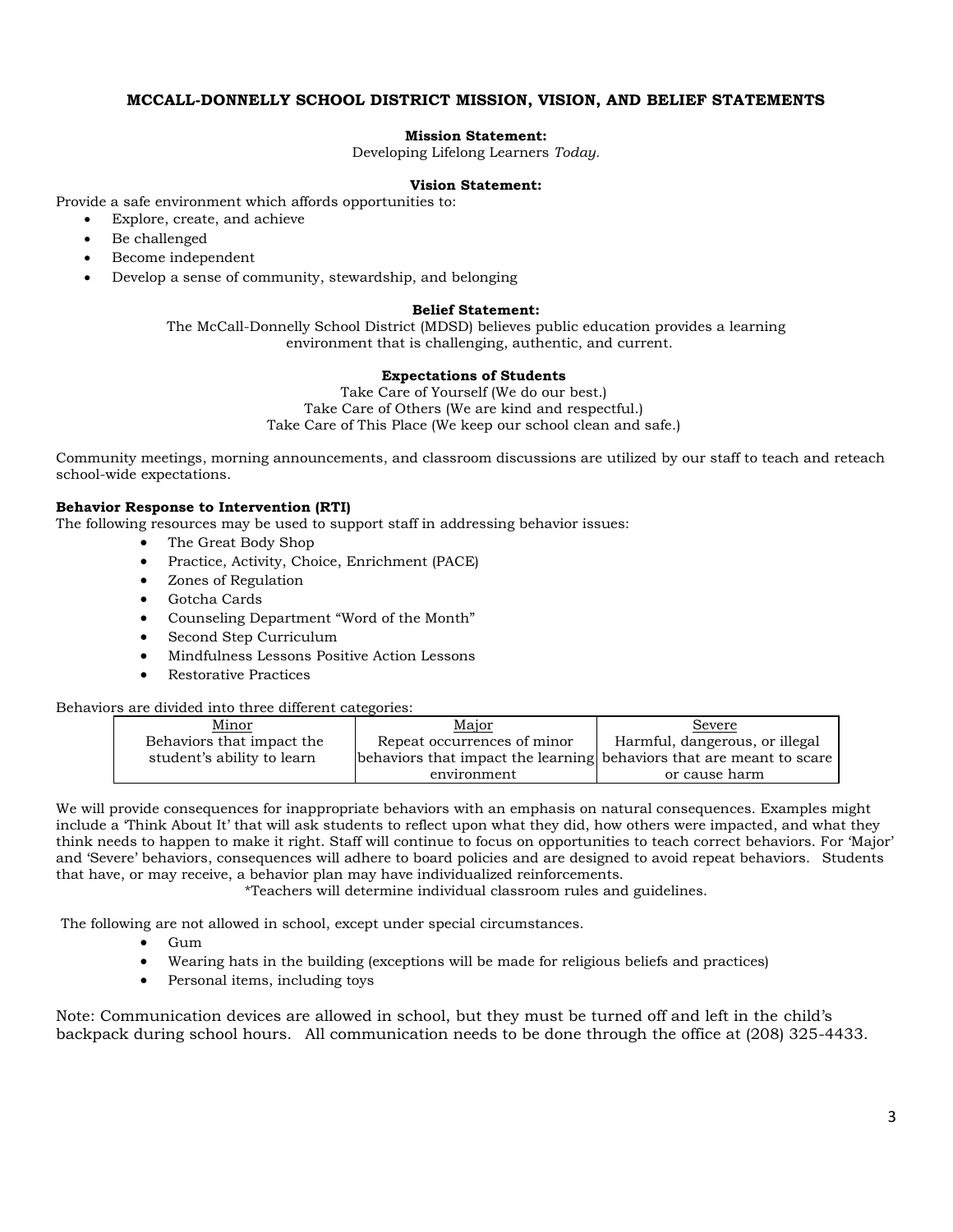#### **BULLYING/HARRASSMENT (Policy 3320)**

**WALK –** If you are being bullied for the first time, walk away without saying anything.

**TALK –** If you are being bullied for the second time, talk to the bully. Use an assertive "I" statement: "I want you to leave me alone!"

**SQUAWK –** If the bully approaches you for the third time, tell an adult.

It is the policy of the McCall-Donnelly School District to maintain a learning environment that is free from harassment. Every person has the right to attend school or work in school, in an atmosphere that promotes equal opportunities and that is free from harassing behavior and conduct which interferes with the ability of the school to educate students in a safe and secure environment.

Harassment is defined as any verbal or physical conduct, written or graphic material, by an individual or group within the school community which, when directed at any individual or group, and due to repetition or severity, either (1) substantially, systemically and objectively undermines, disrupts, interferes with, or detracts from a person's educational performances so that he/she is effectively denied equal access to the District's resources and opportunities, or (2) creates an intimidating, hostile or offensive environment due to its severity, pervasiveness, and objective offensiveness. Students of the McCall-Donnelly School District are prohibited from engaging in conduct that could reasonably be construed as constituting harassment. Actions that may constitute harassment may include, but are not limited to:

- 1. Physical acts; (i.e., aggression or assault, battery, damage to property, implied intimidation, or overt threats of violence).
- 2. Verbal acts; (i.e., demeaning jokes, bullying, taunting, hazing, intimidation, slurs, derogatory nicknaming, innuendoes, or other negative remarks).
- 3. Visual acts; (i.e., graffiti, slogans, or visual displays such as cartoons or posters depicting derogatory sentiments).
- 4. Criminal acts; (acts in violation of Idaho Criminal Codes or Idaho Human Rights Commission Code.
- 5. If your child is being teased, harassed, or bullied, Donnelly Elementary has adopted the following plan. Students are expected to follow the Donnelly Elementary School Talk, Walk, and Squawk guidelines. All appropriate incidences are documented at the office.

#### **SEXUAL HARRASSMENT (Policy 3322)**

It is the policy (3312) of the McCall-Donnelly School District to maintain a working and learning environments for all its employees and students, which provides for fair and equitable treatment, including freedom from sexual harassment. Sexual harassment will not be tolerated, and students may contact any teacher, counselor, or administrator to report such actions.

The definition of sexual harassment is not limited to unwanted verbal or physical sexual behavior of staff toward student, student toward staff, or student toward student. If the action any one person makes someone else feel uncomfortable it may be considered sexual harassment. Students who harass other people shall be subject to disciplinary action, which may include suspension or expulsion from school and law enforcement involvement. District policy states that teachers shall discuss this issue with their students in an age-appropriate way.

#### **ATTENDANCE (Policy 3122)**

As a means of instilling values of responsibility and personal accountability, being at school and arriving on time is vital to your child's success. We encourage 100% attendance without a tardy for all students. Please contact the school prior to or on the day of an absence. It is the responsibility of the child and the parent to see that all make-up work is completed; however, make-up work cannot replace classroom learning or interaction with a teacher and classmates.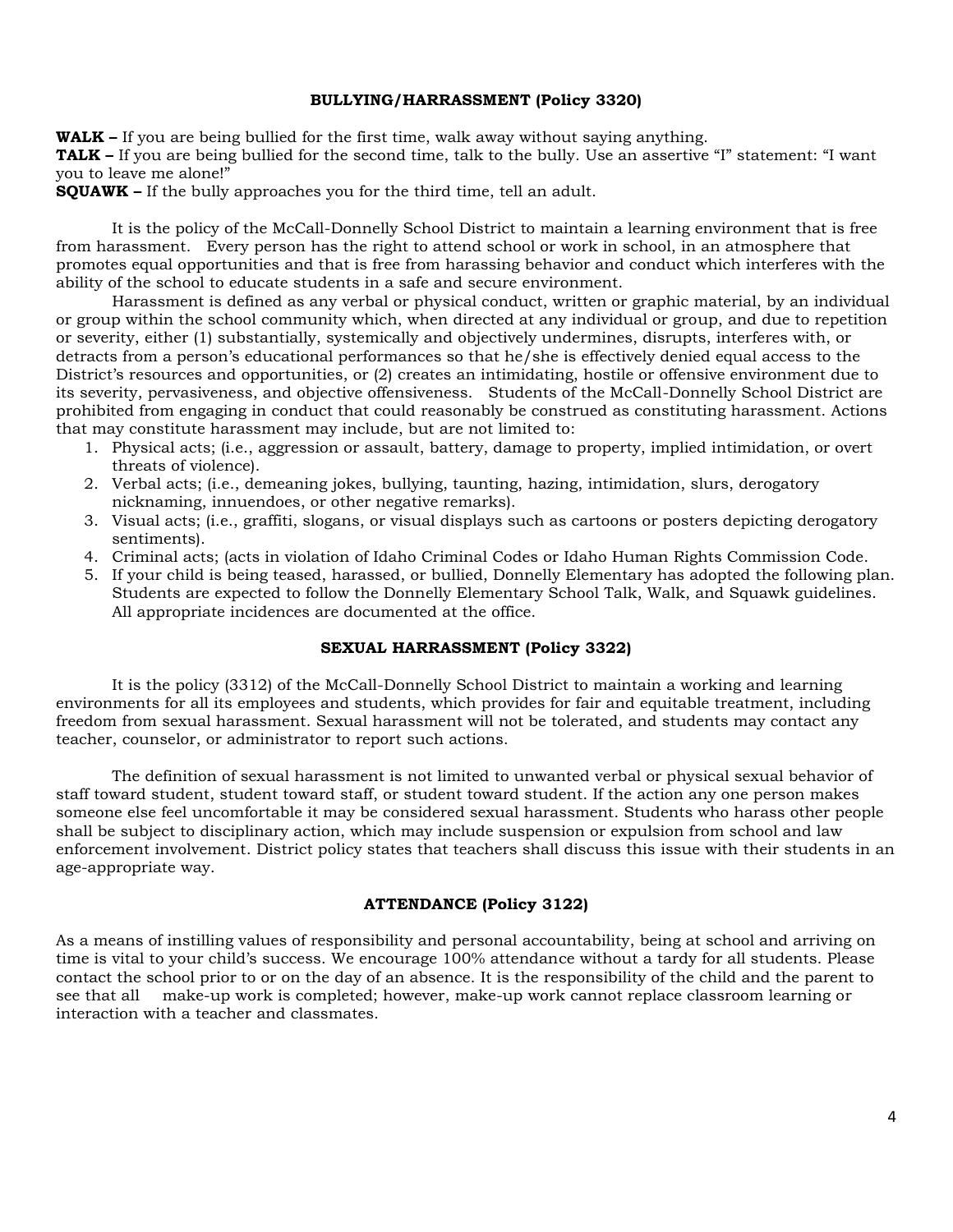#### **END OF DAY DISMISSAL**

Safety of our children here at Donnelly Elementary is very important. Please follow these dismissal procedures to ensure that every child arrives home safely. Parents can enter the building  $\omega$  2:50 when the bell rings.

- 1. Any child being picked up by an adult will be waiting in the front vestibule.
- 2. Any child riding the bus will be walked to the bus by their teacher.
- 3. Walkers will go to a designated area and wait for staff to walk them across the parking lot and street.
- 4. Your child will get home by their "default" unless the office has been directly notified prior to 2:30.
- 5. Notes are handed out to classrooms at 2:30.

### **SCHOOL FOOD SERVICE (Policy 8200)**

Breakfast is served each morning from 7:40 A.M. to 8:05 A.M.

### **FIELD TRIPS (Policy 3245)**

Students will be required to ride the bus to and from school. If a parent is wanting exceptions made a parental consent form must be filled out prior to the day of the field trip for each field trip.

## **REPORT CARDS – CONFERENCES**

Report cards are issued at the conclusion of each nine-week grading period. At the end of the 1<sup>st</sup> & 3<sup>rd</sup> grading period a Parent/Teacher Conference will be held.

You are encouraged to keep in close contact with your child's teacher. If you desire a conference please send a note, write in the agenda, email, or phone the school to schedule an appointment with the teacher at any time during the year.

### **EMERGENCY CLOSURE (Policy 2221)**

The local radio station and all the local news channels will carry all school closing announcements due to inclement weather or other emergencies by 6:30 am, when possible. An automated message from the school district will also be sent.

### **HEALTH – MEDICATION (Policy 3415)**

Donnelly Elementary does not have a full time, on-site school nurse. School personnel are not authorized to dispense medication. Most medications that are taken 3 times per day or less can be administered at times outside school hours: before going to school, as soon as the student arrives home, and at bedtime. If under exceptional circumstances a student is required to take medication during school hours and a parent cannot be at school to administer medication, a written consent form (available at the health office) must be filled out with the student's name, medication name, dosage, time of administration, route (oral, topical, inhaled, etc.) and parent signature. Physician ordered medication must be in the original container labeled with the medication name, dosage, and instructions regarding frequency and times of administration or it will not be given.

If your child becomes ill during the school day, we will contact you at home or at work. It is important to have emergency phone numbers on file in the office in case the parents cannot be reached.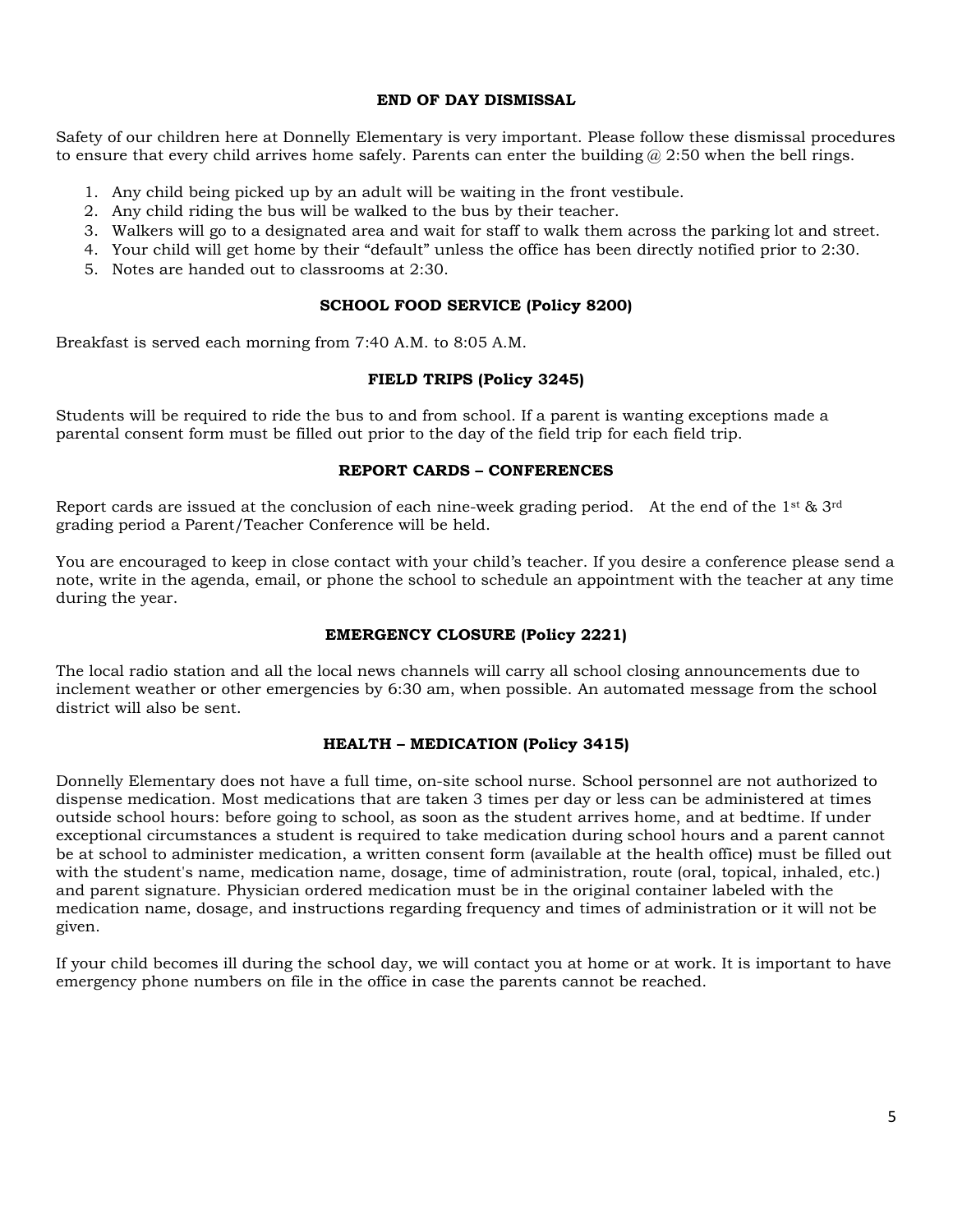# **DRESS (Policy 3350)**

Donnelly Elementary School students will follow the dress policy of the MDSD. It is our intent that students be dressed and groomed in an appropriate manner that will not interfere with or distract school environment or disrupt the educational process. Dress should be suitable and comfortable for normal school activities and reflect pride and attention to personal cleanliness.

- No clothing with inappropriate language may be worn.
- Foot apparel must be always worn. For safety reasons, no open-toed sandal and all sandals must have a back strap. Sneakers are required daily for PE and indoor wear.
- Students may not wear any clothing which compromises modesty for safety, including spaghetti straps, exposed midriff, tank tops with less than 2" straps, open toes shoes or backless shoes.
- Gang attire of any kind is strictly forbidden.
- Hats may not be worn inside.
- No make-up may be worn unless for theatrical purposes and only then if the classroom teacher has granted permission.
- Students should avoid extreme hairstyles and colors which may distract them or others from learning.
- Playing on the snow hill requires snow clothing from head to toe.
- Shorts need to be long enough that fingers will brush the hem when arms are extended down the sides while standing.

# **\*PE class requires tennis shoes. Please make sure the black soles do not mark the floors.**

# **TECHNOLOGY USE (Policy 8410, E 8410 A, & E 8410 B)**

The using of technology is a privilege at Donnelly Elementary. Any improper use may result in the loss of the privilege permanently.

# **IPAD/COMPUTER/LAPTOP GUIDELINES**

- Do not change **any** settings.
- No inappropriate searching. Keep fully charged.
- Keep fully charged.
	- Do not put heavy objects on the IPAD/laptop.
	- Report any issues immediately to your teacher or a staff member
	- Do not eat or drink while using an IPAD, computer, or laptop.
	- Do not let anyone else use your IPAD/laptop.
	- Don't share your username or password with anyone else.

# **SCHOOL LIBRARY**

Kindergarten students are allowed to check out one book at a time. First through fifth grade students are allowed to check out two books at a time. They will keep the books for one week. **It is expected they return or renew the book/s each week on their classroom library day**. If the book is two weeks overdue, a notice will be sent home with the student (notices are sent home monthly). **Parents and students are responsible for replacing or paying for damaged or lost books.**

• Do not put a password on the IPAD/laptop.

• Downloading is not allowed.

No stickers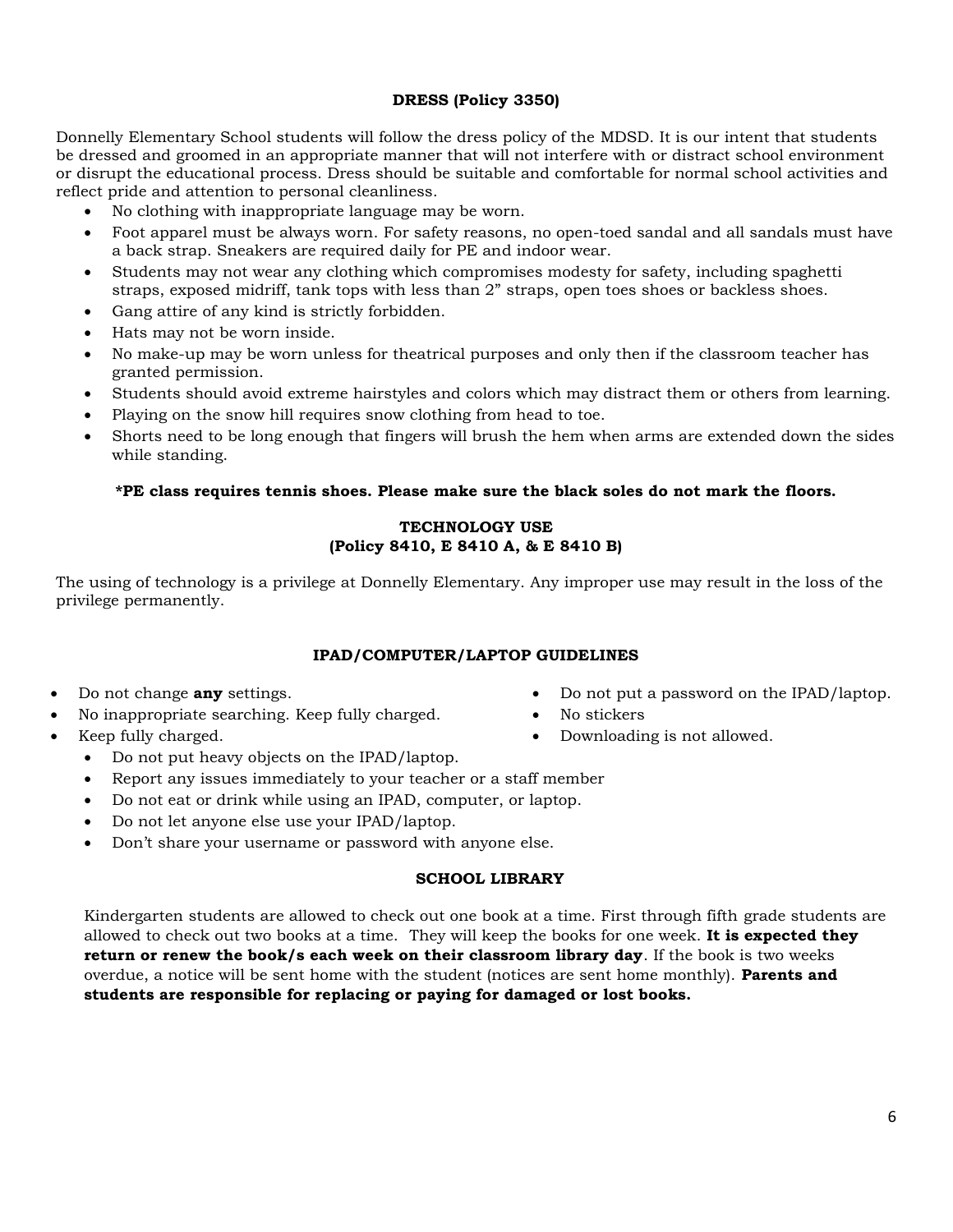## **Donnelly Elementary School Parent Involvement Plan**

**Parent Involvement** means the participation of parents in regular, two-way, and meaningful communication involving student academic learning and other school activities, including ensuring:

- 1. that parents play an integral role in assisting their child's learning
- 2. that parents are encouraged to be actively involved in their child's education at school
- 3. that parents are full partners in their child's education and are included, in decision-making and on advisory committees as appropriate to assist in the education of their child
- 4. that parents are involved in identifying barriers to greater participation by parents in parent involvement activities

**Purpose:** The purpose of parent involvement is to increase each parent's capacity to help their child(ren) be successful in school.

### **To facilitate meaningful parent involvement in our school we will:**

- 1. **Develop a Parent Advisory Committee:** The school has established a parent advisory committee called Parent Teacher Organization or **PTO**, to assist in the review of their parent compact, parent involvement plan, use of parent involvement funds, and the annual review and evaluation of our school Title I program as well as the review and plan for school improvement.
- 2. **Annually review our Parent Involvement Plan**: The school will, with consultation and input from their parents, annually review and when necessary, revise this parent involvement plan.
- 3. **Annually review our Parent /School Compact:** The school will, with consultation and input from their parents, annually review their Parent/School compact.
- 4. **Annually establish how Title I Parent Involvement Funds will be used:** The school will, with consultation and input from their parents, annually develop a plan for use of some or all of Title I parent involvement funds.
- 5. **Annually review the use of Title I funds and evaluation of the use of these funds:** The school will, with consultation and input from their parents, annually review how Title I funds will be used throughout the school year.
- 6. **Facilitate regular, meaningful two-way communication:** The school will hold an annual meeting for parent to explain Title I and what it means to them as a parent and to their student and to explain the right of parents to be involved in the school and in their child(ren)'s education. This will be done at Back to School Night, early in the fall. The school will also offer this information at meetings held at flexible and convenient times for parents.
- 7. **Build the capacity of parents to support their child's learning:** The school will provide materials and training to help parents to work with their children to improve their children's achievement.
- 8. **Build the capacity of school staff to work with parents:** The school will work with the district Title I and LEP programs to train and education staff in how to reach out to, communicate with, work with parents as equal partners and build ties between the parent and the school.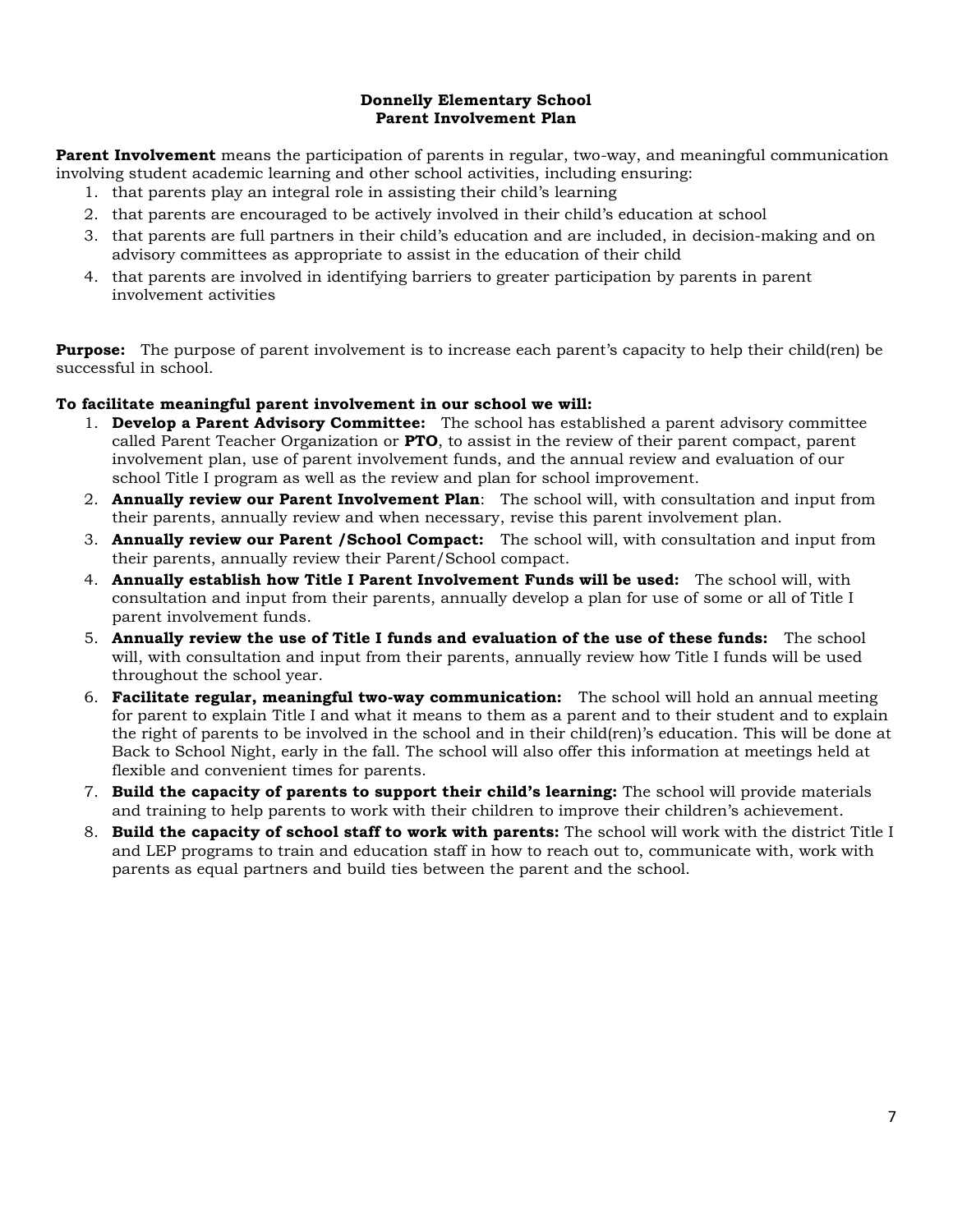#### **ANNUAL NOTIFICATION OF RIGHTS**

To: Eligible Students and Parents of Students

Notice is hereby given that pursuant to the provisions of the Family Educational Rights and Privacy Act of 1974, and regulations implementing the Act, you are entitled to the following rights:

Upon making a written request to the district, you may inspect and review the Education Record of your child or yourself (if you are a student 18 years of age or older). The Education Record subject of these rights is located at your student's school in the McCall-Donnelly School District.

If you believe any of the information contained in the Education Record to be inaccurate, misleading or in violation of your/your child's right to privacy or other rights, you may request that the information be amended. If such a request for amendment is denied, you may request a hearing to review the accuracy of such information, etc.

If requested, you are entitled to a hearing preceded by notice, to present witnesses, and to the assistance of counsel at your own expense. A written decision will be issued based upon evidence presented at the hearing.

The district has determined that the following information is "Directory Information" and will be released to the public unless you object by completing a Directory Information Parent Opt-Out Form.

*Student's name, address, telephone listing, electronic mail address, date and place of birth, major field of study, participation in officially recognized activities and sports, weight and height of athletic teams, dates of attendance, grade level, enrollment status, degrees, honors and awards received, photograph and most recent school attended.*

You may refuse to consent to disclosure of personally identifiable information contained in the Education Record except where disclosure is authorized by you.

You may file a written complaint relative to any failure of the institution to comply with these or other requirements of the Act. Any such complaint may be filed with the Family Policy Compliance Officer, U.S. Department of Education, 600 Independence Ave, S. W., Washington, D.C. 20202-4605.

You are entitled to a copy of the student's education record upon request and payment of charges for such copies.

It is District policy that if a student transfers to or contemporaneously attends another school, the Education Records of files relating to that student will be transferred upon your request or within twenty-one (21) days after a request for transfer of such records is received from the other school.

You are entitled to a copy of the district's policy on Student Records which will be given to you upon request at 120 Idaho, McCall, Idaho, 83638.